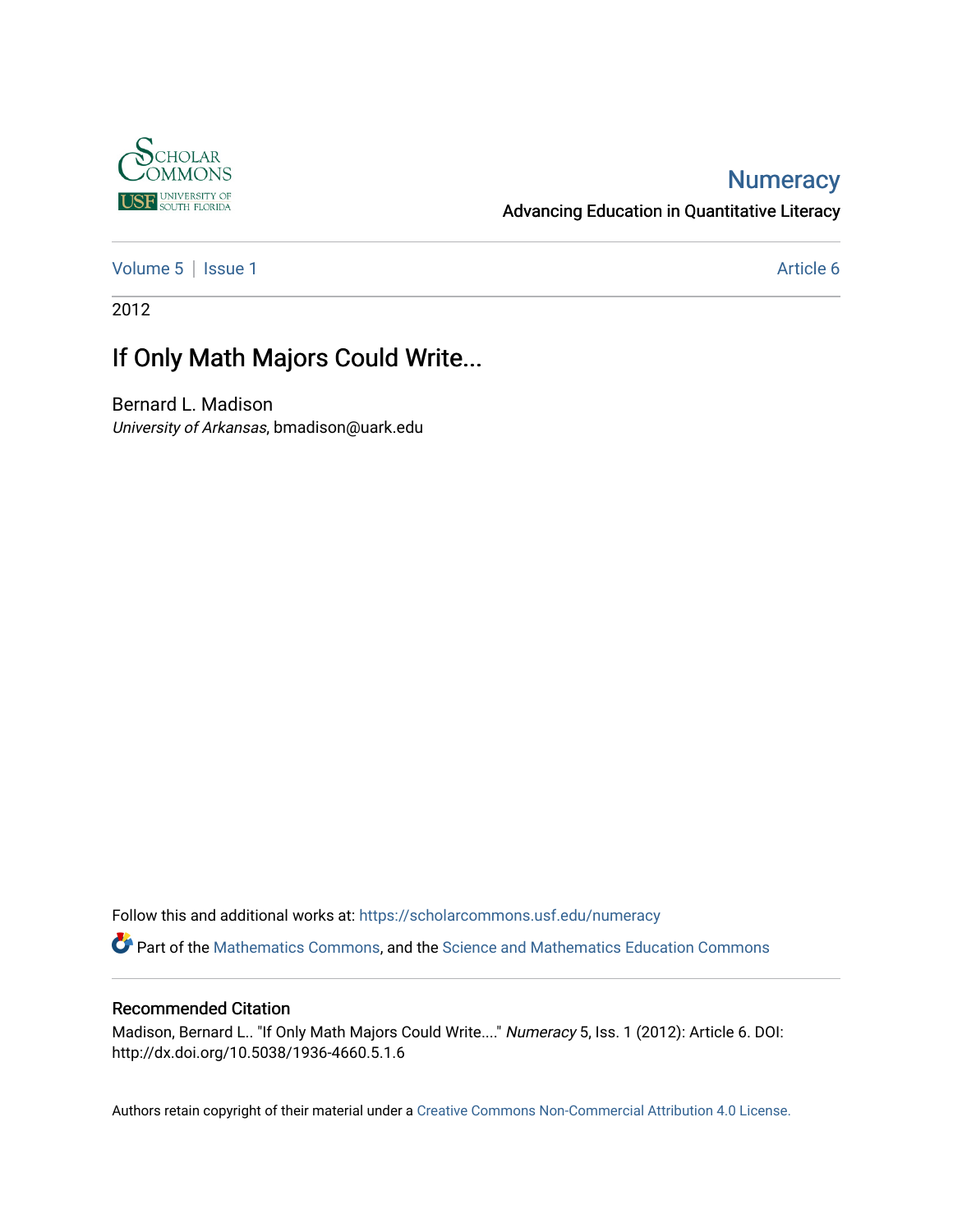### If Only Math Majors Could Write...

#### **Abstract**

This text of the opening plenary address to the 2011 Summit of the Appalachian College Association and the meeting of the National Numeracy Network makes an argument that quantitative reasoning and writing should be taught together. The argument is set up by noting that humanists have historically banished quantitative issues from their study of the liberal arts and that science, engineering, and mathematics education suffers from lack of approaches to learning that promote complex, deeper understanding, most notably integrative and reflective learning. Therefore, everyone would profit from combining writing and quantitative reasoning. Five more specific reasons are discussed, drawing evidence from numerous sources among the twenty-nine references. The reasons given for combining quantitative constructs and language are: (1) To strengthen academic arguments; (2) To strengthen quantitative literacy/reasoning; (3) To interpret and improve public discourse; (4) To encourage quantitative reasoning across the curriculum; and (5) To prepare for the workplace. Underlying the basic argument and the reasons discussed are clear indications that, in present circumstances, teaching quantitative reasoning rests to a large extent on colleges and universities.

### Keywords

quantitative reasoning, quantitative literacy, writing

#### Creative Commons License



This work is licensed under a [Creative Commons Attribution-Noncommercial 4.0 License](https://creativecommons.org/licenses/by-nc/4.0/legalcode) 

#### Cover Page Footnote

Bernard L. Madison is professor and former Chair of the Department of Mathematics, University of Arkansas, and former Dean of its Fulbright College of Arts and Sciences. He was founding president of the National Numeracy Network and is a frequent contributor to this journal.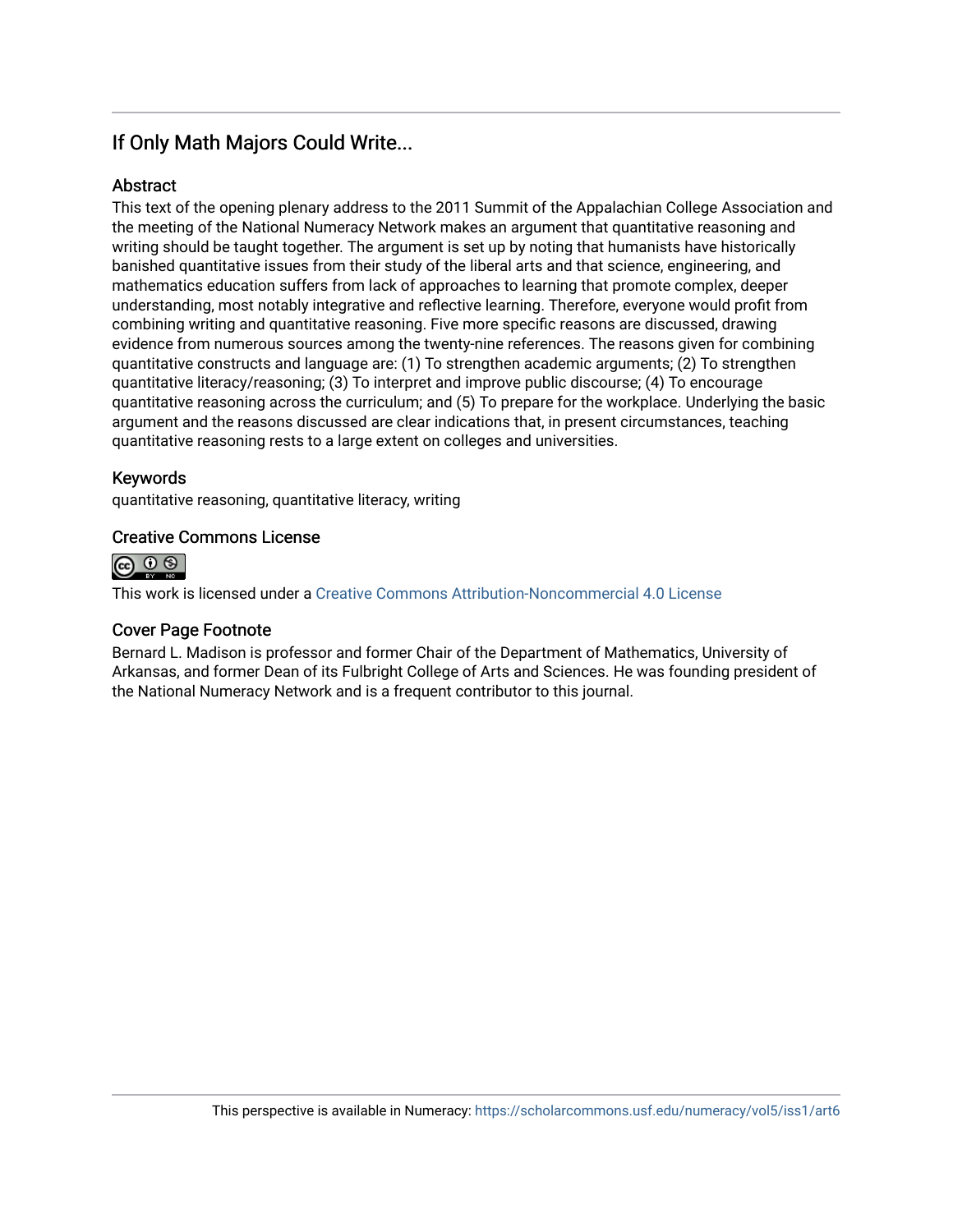### **Introduction**

About a decade ago, Bob Orrill, Lynn Steen and I engaged in extensive email conversations about quantitative literacy (QL) as we worked in Bob's initiative on QL. At some point in that conversation, Bob wrote to me in an email, "Quantitative Literacy is a cultural field where language and quantitative constructs merge and are no longer one or the other." I believed then and still believe that this observation captures the essence of QL and highlights why I also believe that quantitative literacy is a better term than numeracy, the term used in much of the world outside the U.S.

Bob, historian and Rhodes scholar, referred to himself as being "quantitatively oblivious." In his essay in *Calculation vs. Context*<sup>1</sup> (Orrill 2007 p.47), Bob begins with an account of an encounter between philosopher George Santayana and Charles Eliot, then – circa 1890 – president of Harvard College to make the point that many in the humanities were discontent with the intrusion of quantitative issues into liberal education. Orrill writes (p. 49), "Without much exaggeration, one could say that they [humanists] entirely banished quantitative issues from their vision of liberal education." Orrill continues, "This, I might add, was essentially the character of my own educational experience. As an undergraduate, my studies were mostly of a humanistic nature; and, looking back, I cannot recall even once being asked to address a serious quantitative question in completing a large array of courses devoted to history, literature, philosophy, and the arts. This surely contributed to my becoming quantitatively oblivious."

On the other hand, scientists and engineers were being educated (and still are) with minimal attention to the humanities. Many mathematicians, including the author, were educated with little attention to the use of mathematics in the real world, a mathematics education that Alan Schoenfeld (2001) referred to as "impoverished." Mixing writing and mathematics was one of the contextual uses of mathematics that was missing. My own school and college education had no art, no philosophy, and very little literature. Writing about mathematics or even writing with numbers was mostly restricted to research papers on mathematics, far from popularized or reflective or integrative materials. The connections between mathematics, science and engineering and the humanities were often limited to

<sup>&</sup>lt;sup>1</sup> Calculation vs. Context is the proceedings of a conference/workshop on Quantitative Literacy and Its Implications for Teacher Education held at Wingspread Conference Center, Racine, WI, June 22−24, 2007. The conference was funded by The Johnson Foundation that operates the Wingspread Center and an NSF grant to the Mathematical Association of America for a project entitled Preparing Mathematicians to Educate Teachers.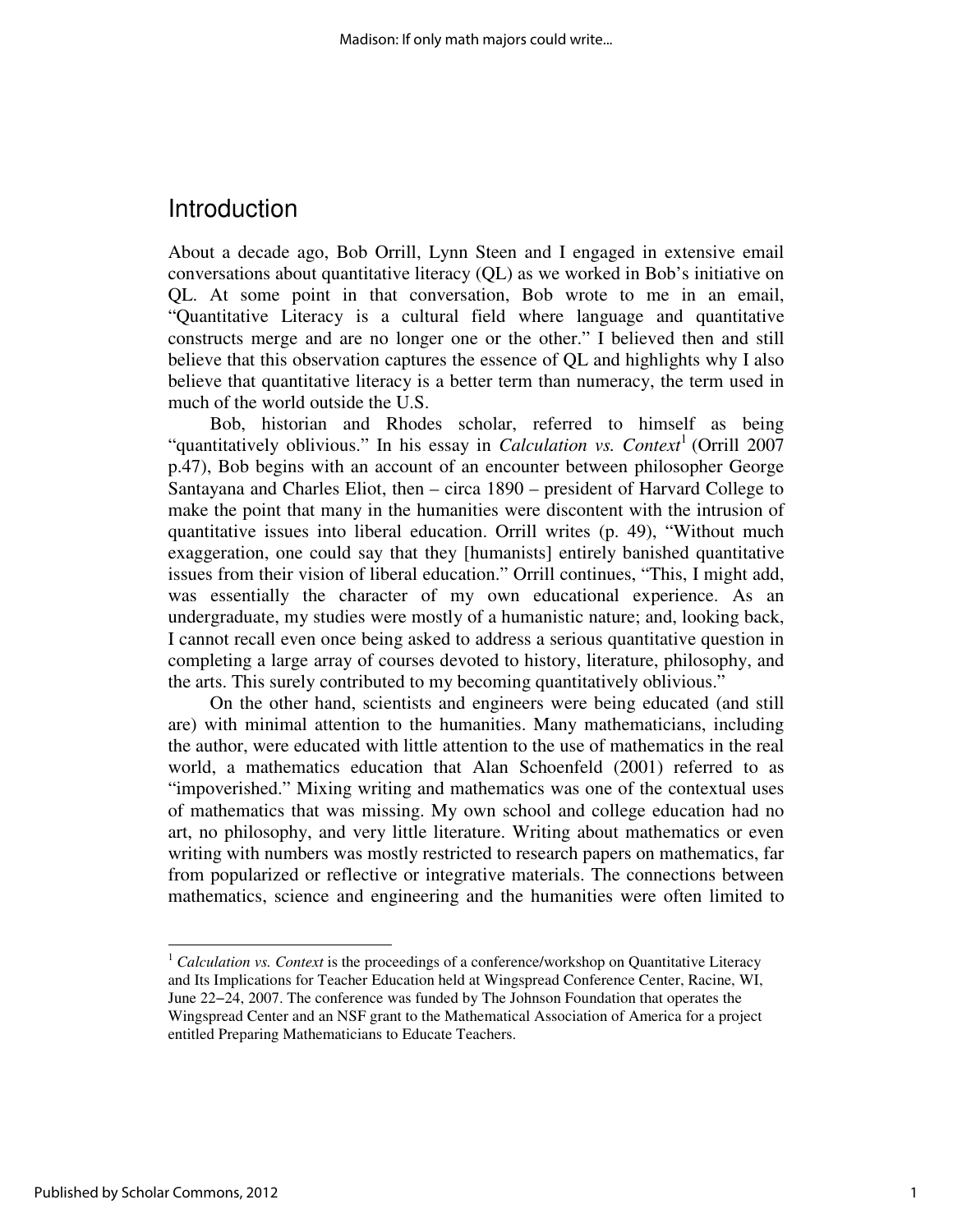lunch. As dean of arts and sciences at the University of Arkansas for ten years, I observed this academic schism almost daily.

Recent research (Nelsen Laird, et al. 2011) points to the effects of this schism on students. Analyses of the National Survey of Student Engagement and Faculty Survey of Student Engagement revealed some differences between science, technology, engineering and mathematics (STEM) and non-STEM undergraduates with regard to approaches to learning that promote more complex, deeper understanding. For this analysis, STEM is science, engineering and mathematics. Non-STEM is arts, humanities and social sciences. In general, STEM faculty use pedagogies that encourage higher-order, integrative and reflective learning significantly less than non-STEM faculty, and STEM seniors experience "deep approaches to learning" less than seniors in non-STEM fields.

My hypothesis today is that we are all losing because we do not take advantage of each other's learning and our disciplines' ways of knowing – and most of all our students are losing. The humanities value writing and critical reading – communication – highly. Frequently, humanities students in our mathematical reasoning class (Dingman and Madison 2010) are talented writers, but profess being terrible at mathematics – and statistics. In reality, they are, in many cases, like Bob Orrill, quantitatively oblivious. Of course, they are quite capable at quantitative reasoning  $(QR)$ ,<sup>2</sup> and most of them begin to temper their pessimism before the semester ends.

One of the case studies in the book of case studies that we use centers on an article in *Forbes Magazine* by Dan Seligman (2002), titled Why Journalists Can't Add. Seligman begins by noting that liberal arts graduates control the media, which doubtless helps the prose – but generates endless screw-ups in numbers. His final line of the article is "If only math majors could write," which is the source for the title for this talk.

The Two Cultures of C. P. Snow<sup>3</sup> may be an exaggeration of what we have today in quants vs humanists, but we are not far away. Orrill's suggestion (p. 56) for bringing the humanists into the conversation sounds correct to me: "Humanists are more likely to enter the conversation – and remain involved – if they can begin on familiar ground. At the same time, this would also bring QL into contact with the documents and texts about which it so far has had little to say. Here, then might be the makings of a genuine conversation."

One might question whether this schism is a problem – the reasonable don'tfix-the-unbroken query. If the humanists have done quite well without numbers for all these years and science, engineering and mathematics have surely thrived, wherein is the problem? In short, society, and especially U.S. society has become so quantitatively complex that QR is no longer a luxury or elective; it is liberating  $\overline{a}$ 

<sup>2</sup> I will use QR and QL interchangeably, but I try to view QR as a process and QL as a condition.

<sup>3</sup> See http://www.nytimes.com/2009/03/22/books/review/Dizikes-t.html?pagewanted=all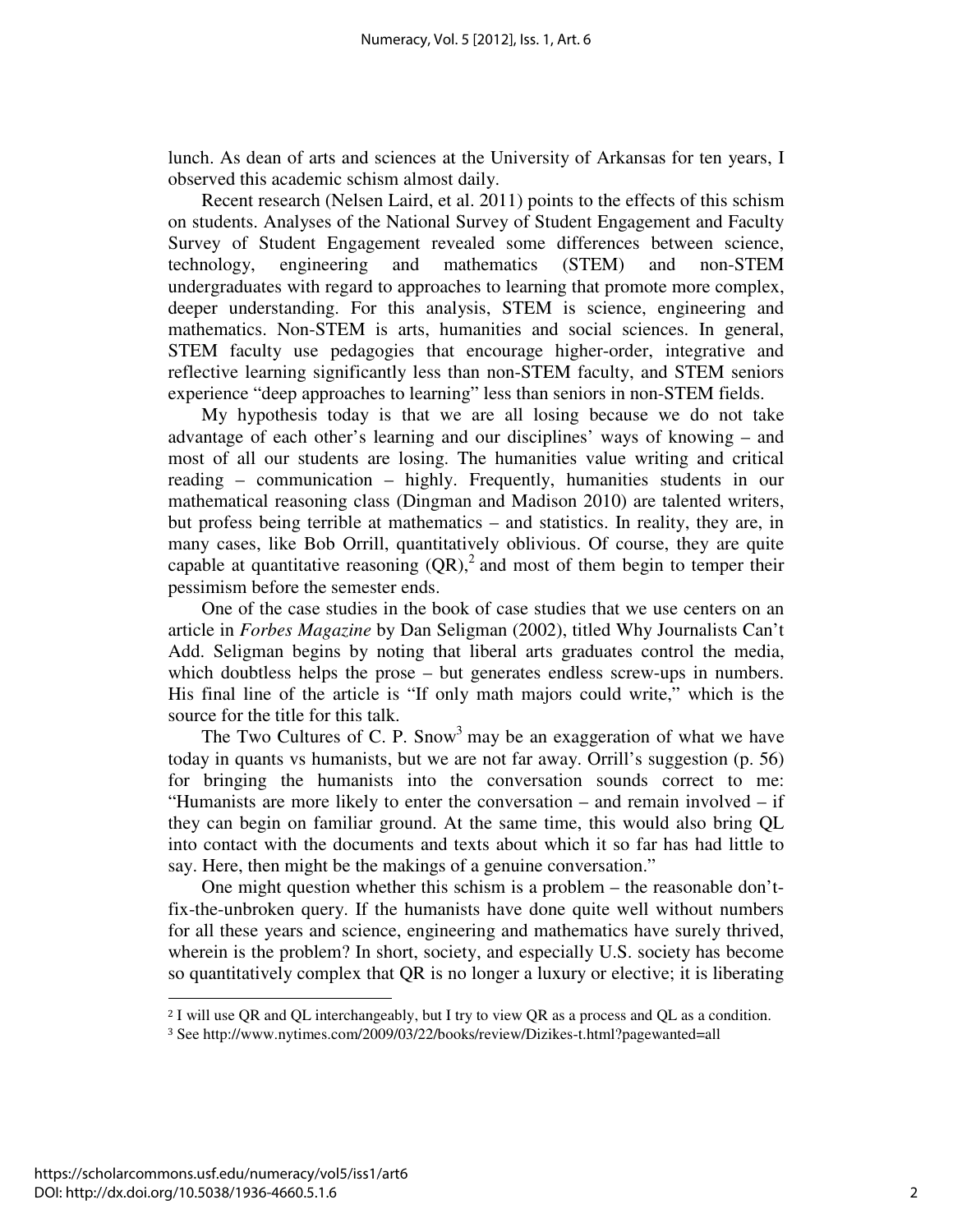and essential! Whether you are an engineer or a poet, sound QR is needed for both citizenship and personal prosperity, to say nothing of the workplace. Numbers are everywhere, or as stated in *Mathematics and Democracy* (Steen 2001), we are "awash in numbers." Blastland and Dilnot (2009), in *The Numbers Game*, stated this with some clever writing, "For good or ill, [numbers] are today's preeminent public language – and those who speak it rule. Quick and cool, numbers seem to have conquered fact." And Neil Lutsky (2008), in another nice turn of language in Calculation vs. Context,<sup>4</sup> "Numbers are not only important because they are pervasive; they are pervasive because they are important."

I am not speaking about the need for the mathematics of Euclid and Euler – more algebra, geometry and calculus. The need is quite different, more critical, and more complex. As Lynn Steen characterized QL, I am speaking about the sophisticated use of elementary mathematics and statistics, often in complex contexts.

Quality writing is not only engaging and elegant but also integrative and reflective, and what STEM students need to learn. QR is essential for life in the U.S., so humanities students need to learn to reason quantitatively. Thus we have an opportunity to make significant educational progress by merging QR with writing – having math majors who can write and English majors who can count.

Why writing with numbers? I give brief discussions of five reasons here.

## 1. To strengthen academic arguments

Quantitative reasoning can strengthen argumentation in writing in many ways – adding evidence, framing, focus, and precision. As the Carleton College folks discovered in assessing students' writing portfolios, many opportunities were missed in using QR in argumentation.<sup>5</sup> You will find that also among your students unless intervention has taken place. As Grawe & Rutz (2009) noted: "Academic arguments (e.g. analysis of a poem/short story, a historical event, a political outcome, an economic calamity, a journalistic coup, etc.) involve construction of meaning based on evidence; QR supplies an important category of evidence for successful argument."

<sup>&</sup>lt;sup>4</sup> Following up on footnote 1, the conference at Wingspread had 31 participant-scholars from a dozen disciplines and the proceedings, *Calculation vs. Context*, contains eleven essays on QR/QL. Seven of those essays are referenced in this paper.

 $<sup>5</sup>$  Several examples of how to miss such opportunities are given by Miller (2004) in the format of a</sup> poor attempt, a better attempt and a best attempt. One illustration of this is: Poor – "In 2002, there were a lot of poor children in the United States (16.7%)." Better – "In 2002, 16.7% of the children in the United States were poor." Best – "In 2002, 16.7% of children were poor, compared to 10.6% of people aged 18 to 64, and 10.4% of those aged 65 or older."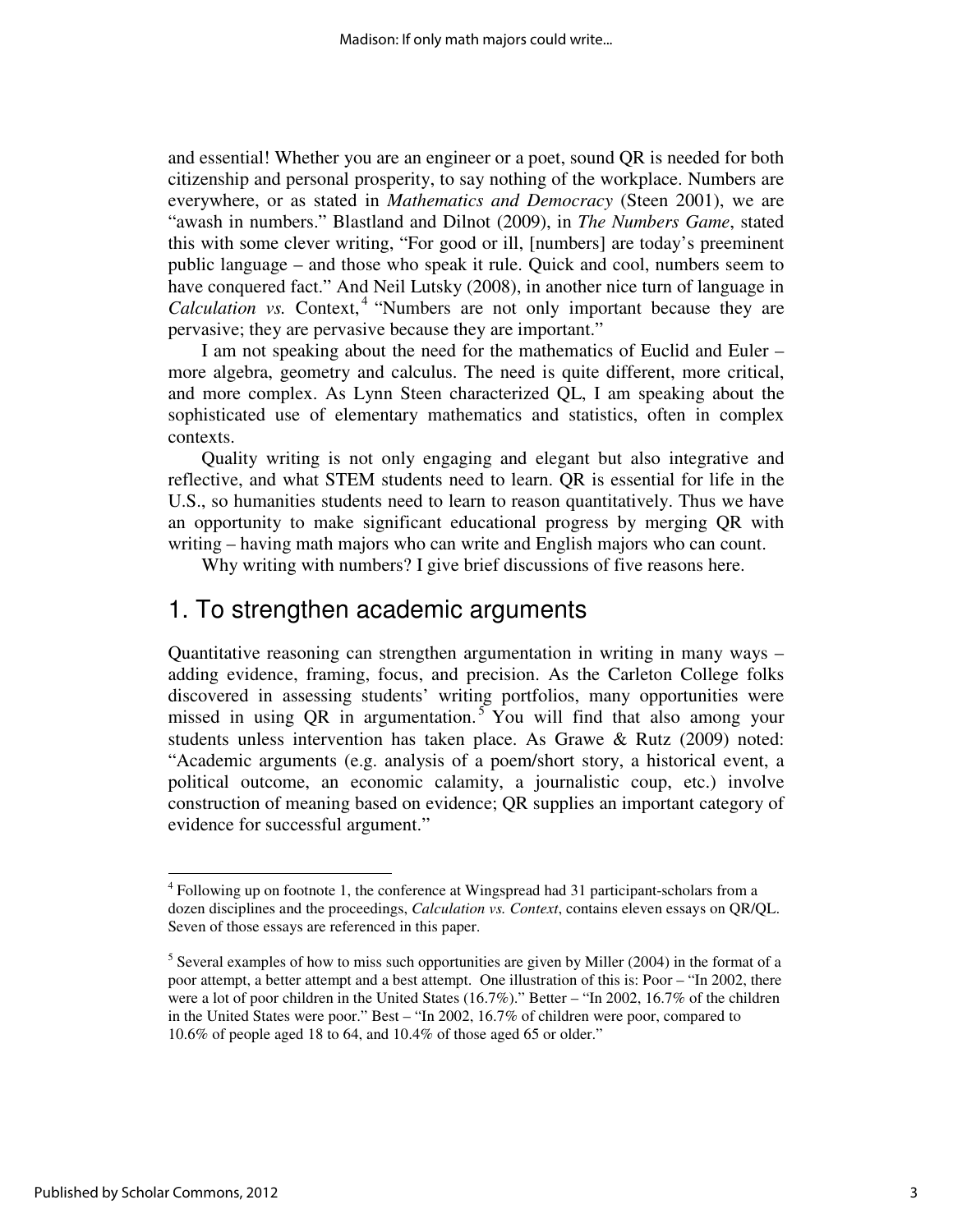# 2. To strengthen quantitative literacy/reasoning

Using QR in writing requires students to find and evaluate quantitative information. It is not difficult to find information in the age of Google, but evaluation and selection are more challenging. Too much information can lead to fragmented and awkward argument. I recently heard an NPR commentator posit that the amount of information flowing to teenagers has increased more in the past 10 years than in the previous 570 years since Gutenberg introduced book printing.

Milo Schield (2008) – also at Wingspread – pointed to a reason why students do not write using helpful QR. Most do not know how to express simple quantitative ideas in clear English. Many will confuse, for example, the percentage of males who are smokers with the percentage of smokers who are male. Even writers for the *New York Times* are guilty. Here is an example from the *Times* (Lewin 2001) of confusing the base (whole-part) of a percentage. The first sentence was the lead sentence on a report of a survey in the print version of the *Times*, and the second sentence is the corrected lead sentence in the online version of the *Times*.

After a quarter-century in which women with young children poured into the workplace, the percentage of women in the labor force who had babies younger than 1-year old declined last year.

After a quarter-century in which women with young children poured into the workplace, last year brought the first decline in the percentage of women who have babies younger than 1 year old and are in the work force.

The whole in the first one is women in the labor force while the whole in the second one is women.

# 3. To interpret and improve public discourse

Often graphics need some written explanation, and these written explanations should be consistent with the content of the graphic. Numerous examples appear in public media daily, and most are accurate and well presented. Here are three instances of missing or erroneous written explanations.

- A highway billboard advertises a 110% off sale of condominiums from \$188,900. This surely needs some explanation, and explanation might identify the mistake.
- A bar chart graphic notes that the percentage of available positions for caseworkers that were filled increased from 65% (91 of 101) in August to 80% (118 of 147) in October. The written explanation stated that the number of caseworkers increased by 15% from August to October, when, in fact, that number increased by 29.7% (91to 118).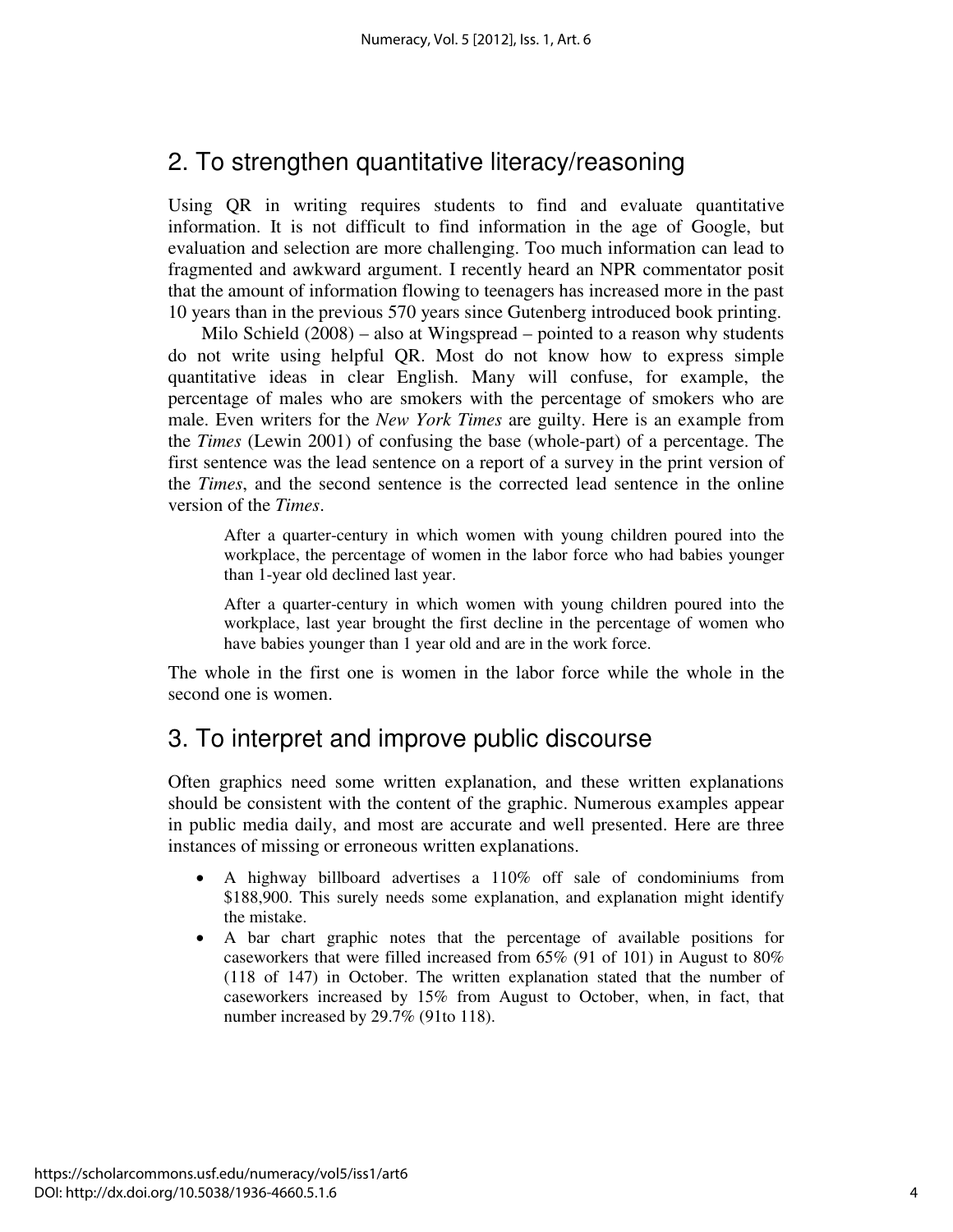• A pie chart drawn on the interior of a handcuff gave recidivism rates for five types of offenses: violent offenses (61.7%), property offenses (73.8%), drug offenses (66.7%), public-order offenses (62.2%), and other offenses (61.7%). Obviously all these percentages have different wholes (bases), and the total of the percentages inside this one pie chart is 329.1%. There was no written explanation, and if one were attempted, surely the absurdity of this graphic would be evident.

As indicated above, most graphics in public media do not contain these or other errors, but many graphics can be enhanced and clarified by quality writing to explain mathematical representations.

 Some people apparently believe that numbers and statistics need no explanation – that numbers and statistics are indisputable. The catch phrase, "just do the math," is a possible signal of this infallibility. Frequently, numbers and statistics are assumed correct because of weak understanding. Contrary to a noted New Yorker cartoon<sup>6</sup> by Edward Koren, statistics and numbers do not necessarily speak for themselves. Again, contrary to Frank  $\&$  Ernest<sup>7</sup> cartoon where the number 5 is telling the courtroom bailiff that we can skip the oath because numbers do not lie, numbers are not always trustworthy. Decisions by people create statistics – perhaps not as casually as the May 8, 2008, Dilbert cartoon<sup>8</sup> – but surely they do. Joel Best (2008) has written a lot about socially constructed statistics – people decide whether to count, what to count, how to count, and how to summarize the counts. This means numbers (or quantities, i.e., numbers with units) are almost never beyond question, and questions involve language.

Students and non-students need to know how to detect mis-uses and appropriate uses of data and statistics. For this purpose, there are two books of helpful essays that I recommend: *Stat-Spotting: A Field Guide to Identifying Dubious Data* by Joel Best (2010) and *The Numbers Game* (Blastland and Dilnot 2009) or the British version of the same book, *The Tiger that Isn't* (Blastland and Dilnot 2008). Reading essays in these will give one a new awareness of how statistics are confused or misrepresented in public media.

We need to change journalists' views that it is OK not to write about numbers or to mangle bases of percentages. The Dan Seligman (2002) article in *Forbes Magazine* gives several examples of noted journalists' screw-ups (as Seligman characterizes them) on quantitative issues. I have talked to journalists

<sup>&</sup>lt;sup>6</sup> See http://www.condenaststore.com/-se/newyorkerstore.htm?AID=1580762889 and search all magazines for statistics.

<sup>&</sup>lt;sup>7</sup> http://www.thecomicstrips.com/store/add\_strip.php?iid=20769

<sup>&</sup>lt;sup>8</sup> http://search.dilbert.com/comic/Made%20Up%20Numbers Panel 1: I didn't have any accurate numbers so I made one up. Panel 2: Studies have shown that accurate numbers are no more useful that ones you make up. Panel 3: Question - How many studies have shown that? Answer - Eightyseven.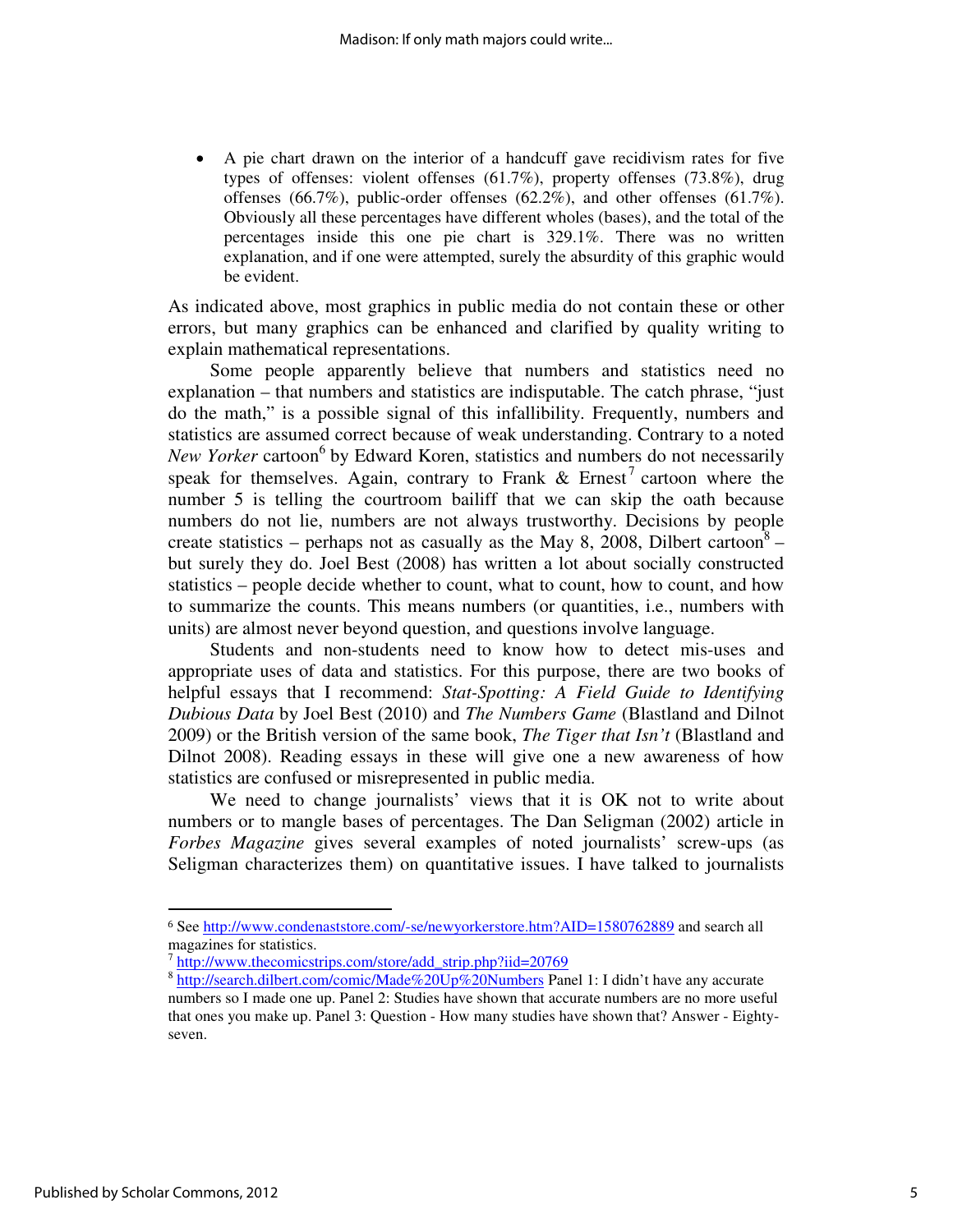who are quick to say they don't do numbers. Some writers have addressed this issue, and some are very talented at doing so. Here are two examples of highquality writing involving quantities.

Sometimes the absence of a number is as deflating to an article's credibility as the presence of a deceptive one. Few articles noting that President Bush received more votes than any candidate in history also mentioned that more people voted against him than any candidate in history. Quoting Michael Moore's assertion that standing ovations in Greensboro, N.C., proved that "Fahrenheit 9/11" is "a red state movie" disregards the fact that metropolitan Greensboro has over 1.2 million people. You could probably find in a population that large enough people to give a standing O for a reading of the bylaws of the American Dental Association.

− Dan Okrent (2005), Numbed by the Numbers

THERE'S an overweight man in the White House and his name is George W. Bush.

Yes, the president of the United States, known for his robust good health, is officially overweight, according to the standards of the National Institutes of Health. At 6 feet and 194 pounds, his body mass index, or B.M.I., a measurement of height relative to weight, is 26.4, and 25 or above is officially overweight for both sexes.

And so President Bush joins about 65 percent of Americans who are overweight or obese − a status derived solely from that body mass index dividing line of 25.

− Gina Kolata (2004) Tell the truth: Does this index make me look fat?

My only suggestion for these high-quality and informative pieces would be to say that the BMI is a measurement of weight<sup> $\delta$ </sup> relative to the square of height.

### 4. To encourage QR across the curriculum

The contexts for QR/QL are as varied as society itself, and language and circumstances spread across all school and college disciplines and beyond. Some of the most common situations occur in health, sociology, economics, politics, sports, and education. Students need to understand terms such as nominal dollars and acronyms such as GDP, DJIA, S&P500, BMI, and COLI. We need to broaden and deepen the conversation on campuses about QR, which is far too casual and not nearly as engaging as it needs to be.

 $9$  As one reviewer of this paper noted, in Imperial units the BMI is a measurement of mass multiplied by a coefficient to the square of the height. In SI units the BMI is kilograms per meter squared. Practical uses of the BMI do not make the distinction between weight and mass.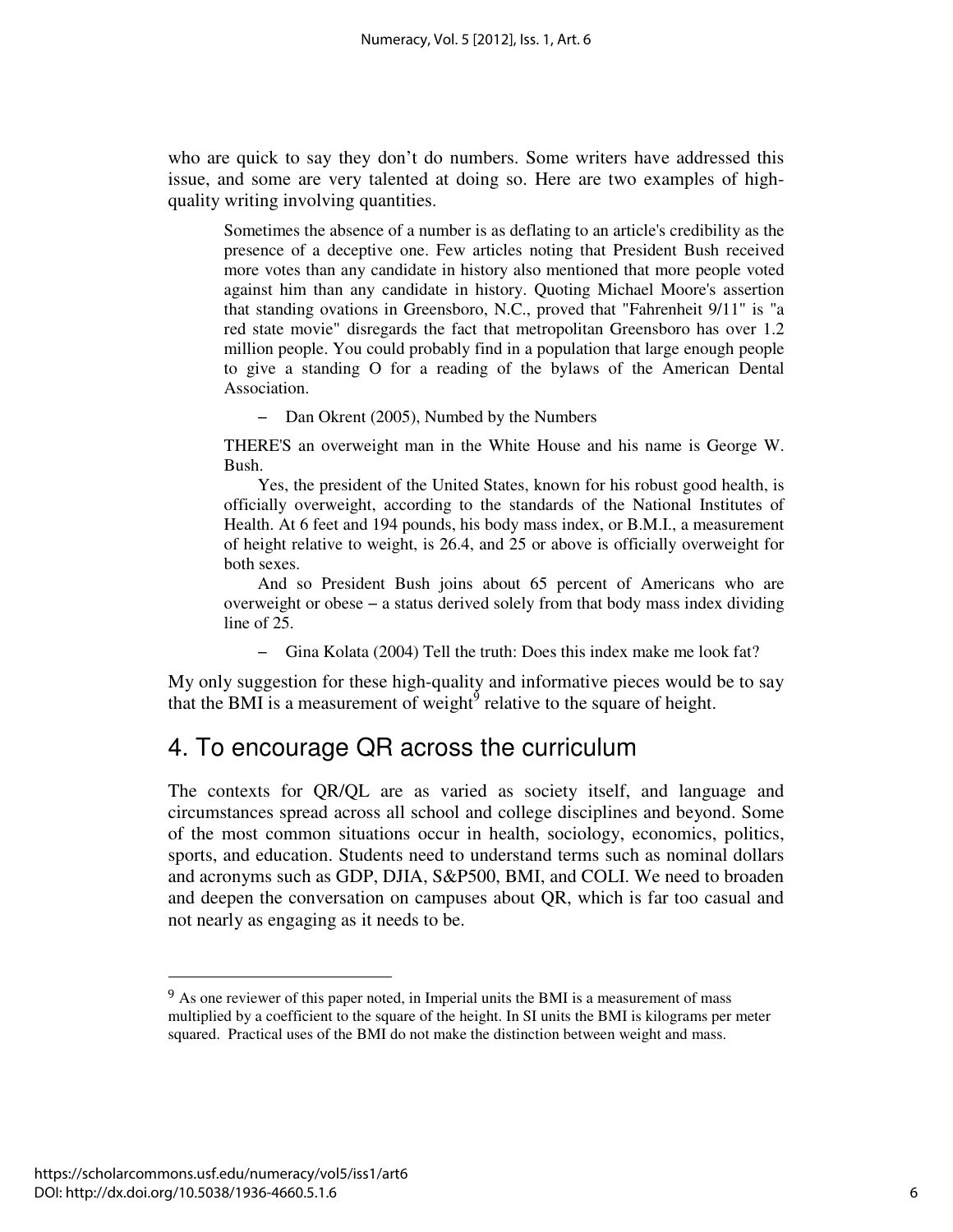Like writing and critical reading, QR/QL is best addressed across the curriculum, but academic leadership for QR is probably the most daunting obstacle we face. Some, notably Neil Lutsky (2008) and Joel Best (2008), argued at Wingspread that mathematicians should/could not lead QR. Engineer-turnedmathematics educator Hugh Burkhardt (2008) argued that if mathematicians did not do it, it would not happen. One of the first articles (Madison 2001) I wrote on QL was entitled "Quantitative Literacy: Everybody's Orphan."

We desperately need to integrate mathematics and statistics with everyday society – to show their utility and relevance and end inward-looking isolation. Most disciplines – and especially mathematics – are inward looking. Mathematicians are inclined to look for more motivation to learn more mathematics. Quite frankly, most of our disciplines do not see a clear role in general education. And now that general education demands are so enormous, there is quite a deficit of attention. And this is a growing failure of higher education – lack of attention to general education.

## 5. To prepare for the workforce

Surely, this reason is not in doubt. Communicating with words and numbers – merging quantitative constructs with language  $-$  is a staple of most jobs in this information age. Economist Corri Taylor (2008) in a Wingspread essay on QL for the workplace noted that QL is a type of literacy and "communicating effectively about quantitative topics" emerged from almost every source that Corri cited.

# Our QR Course

At the University of Arkansas, all of our Mathematical Reasoning sections have significant writing components. We use the *Casebook* (Madison et al. 2009), which contains case studies of twenty-nine media articles, as the principal curricular resource. Recently, Shannon Dingman, Stuart Boersma, Caren Diefenderfer and I (Boersma, et al. 2011) developed a rubric for scoring student QR work. The report of that work is in the current issue of *Numeracy*, a shining beacon in QR education, thanks to editors Len Vacher and Dorothy Wallace. We began with the AAC&U VALUE rubric (AAC&U 2009) that was designed for institutional level assessment of QL or QR. One of the things that our study showed was that writing – rather reading and writing – was a huge part of the rubric. There are six core competencies – interpretation, representation, calculation, analysis/synthesis, assumptions, and communication. We mapped these six to our 234 study questions in our *Casebook* and found interpretation and communication present in 65% and 23% of the questions, respectively. The 23% is too small and will be larger in the 3rd edition of the *Casebook* that is being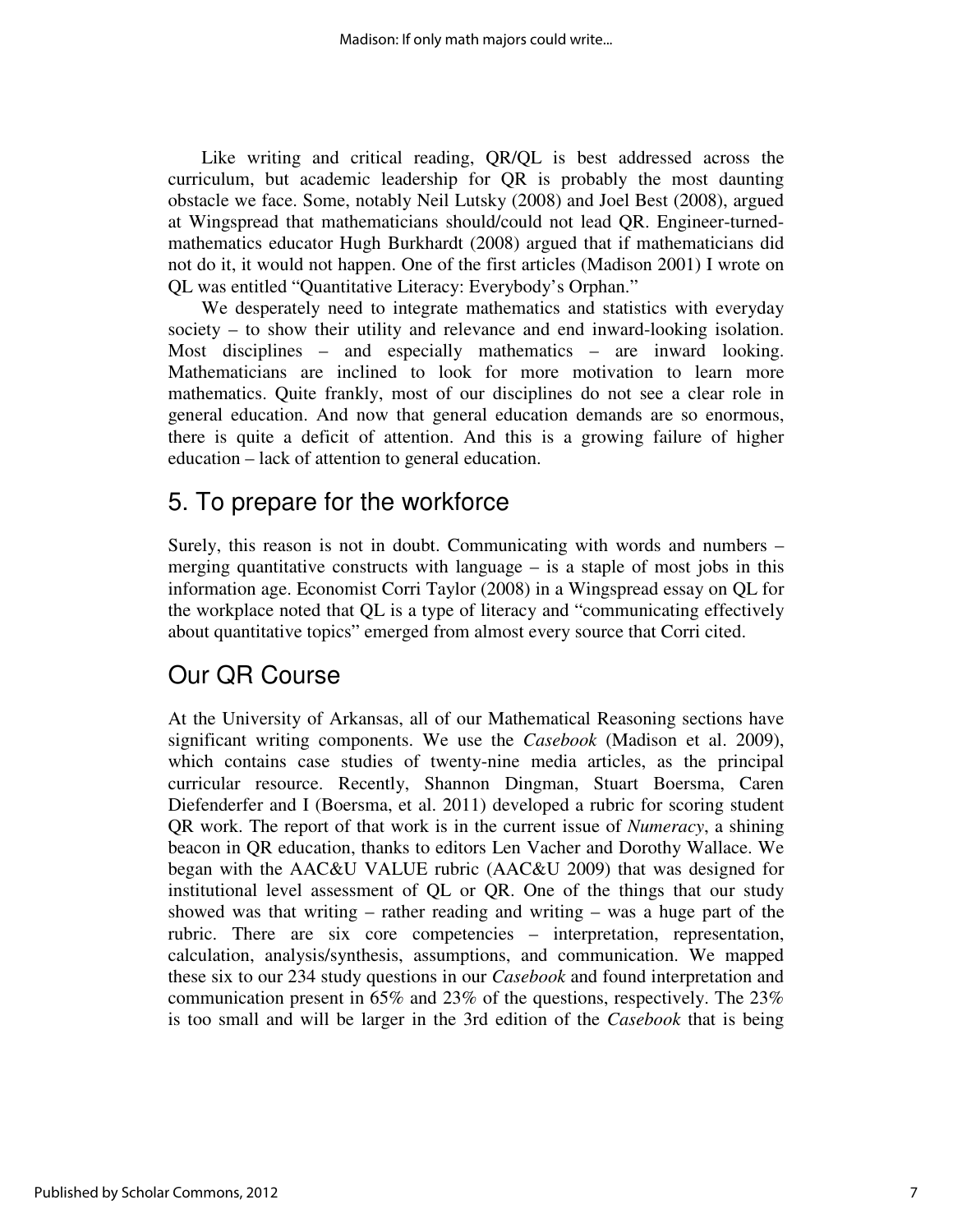prepared this year. One of the things we learned by applying the rubric to our study questions was to word questions more clearly and explicitly to elicit communication.

One of our sections of Mathematical Reasoning has emphasized writing more than the others – in fact, in the spring term it will be taught along with Composition 2: a combined six-hour course with credit for MATH 2813 and ENGL 1023. There are four major paper assignments:

- 1-2 page critical response essay on understanding a large quantity.
- 2-3 page evaluative synthesis on selecting a desired purchase and devising a savings plan to achieve the purchase.
- 2-3 page argumentative synthesis on "state of the union" of a selected situation with a population.
- 5-6 page research paper on a current, negative issue that is important to the student and propose a solution.

We will use three texts: (1) The QR *Casebook* (Madison, et al. 2009), (2) The *St. Martin's Handbook* on writing (Lunsford 2011), and (3) The *Chicago Guide to Writing about Numbers* (Miller 2004).

One of our problems is finding instructors. Many – almost all – of ours do not feel very secure outside their silos of expertise. In my experience, more college faculty are willing/able to teach writing than are willing/able to teach QR. This also indicates why QR is a shared problem between K-12 and higher education, probably falling more heavily on higher education, partly because higher education has more flexibility at the present time. Teaching words and numbers together is more sophisticated than the way we teach writing and mathematics in K-12. The interdisciplinary nature makes this at least a 10-14 issue. At Wingspread, Rich Shavelson (2008), conference keynoter, argued that a proper response to the QL crisis is not a special focus on QL for prospective and practicing K-12 teachers but a broad focus for all students, especially at the introductory college level. So it is our – colleges and universities – problem, and we need to take the lead in finding reasonable responses.

## Conclusion

To close, I hope we can find ways to engage all of us – humanists and others − in "genuine conversations" (as Bob Orrill wrote) on our campuses about QR and put an end to the many apocryphal but close-to-the-truth stories about unabashed admission of being bad at math.

I recently reviewed a pre-publication copy of a book by Jeff Bennett (2011) titled *Math for Life: Crucial Ideas You Didn't Learn in School*. Jeff opens with a multiple-choice question: Imagine that you're at a party, and you've just struck up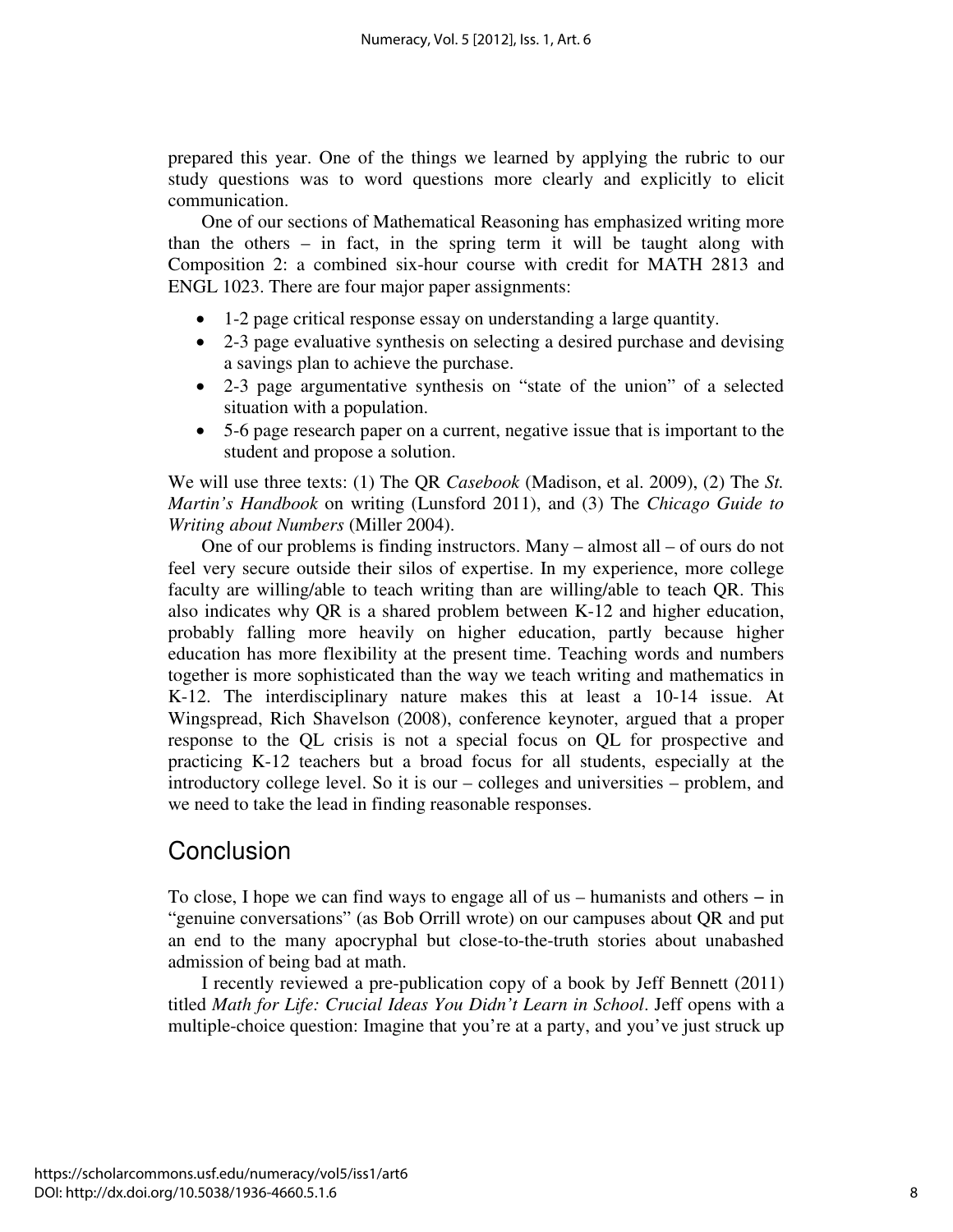a conversation with a dynamic, successful businesswoman. Which of the following are you most likely to hear her say during the course of your conversation?

- a. "I really don't know how to read very well."
- b. "I can't write a grammatically correct sentence."
- c. "I'm awful at dealing with people."
- d. "I've never been able to think logically."
- e. "I'm bad at math."

Jeff writes that we all know the answer is e because we have heard it so many times.

Maybe we can at least add another choice that "I really would like to be better at mixing writing and numbers."

### Acknowledgements

The author is grateful to the Appalachian College Association and the National Numeracy Network for the opportunity to make the presentation leading to this paper. Further, the author acknowledges the helpful suggestions of three reviewers that resulted in improvements.

### References

AAC&U. See Association of American Colleges and Universities.

- Association of American Colleges and Universities. 2009. Assessing learning outcomes: Lessons from AAC&U's VALUE project. *Peer Review*, Winter 2009, 11 (1). http://www.aacu.org/peerreview/pr-wi09/pr-wi09\_index.cfm
- Bennett, J. 2011. *Math for life: Crucial ideas you didn't learn in school*. Greenwood, CO: Roberts and Company Publishers.
- Best, J. 2008a. *Stat-spotting: A field guide to identifying dubious data*. Berkeley and Los Angeles, CA: University of California Press.

———. 2008b. Beyond calculation: Quantitative literacy and critical thinking about public issues. In Madison and Steen 2008, 125−135.

Blastland, M. and A. Dilnot, 2008. *The tiger that isn't: Seeing through a world of numbers*. London: Profile Books.

———. 2009. *The numbers game: The commonsense guide to understanding numbers in the news, in politics, and in life.* New York: Gotham Books. (This is the USA version of *The tiger that isn't*, the previous reference.)

- Boersma, S., C. L. Diefenderfer, S. W. Dingman, and B. L. Madison. 2011. Quantitative reasoning in the contemporary world, 3: Assessing student learning. *Numeracy* 4(2), Article 8. http://dx.doi.org/10.5038/1936-4660.4.2.8
- Burkhardt, H. 2008.Quantitative literacy for all: How can we make it happen. In Madison and Steen 2008, 137−162.